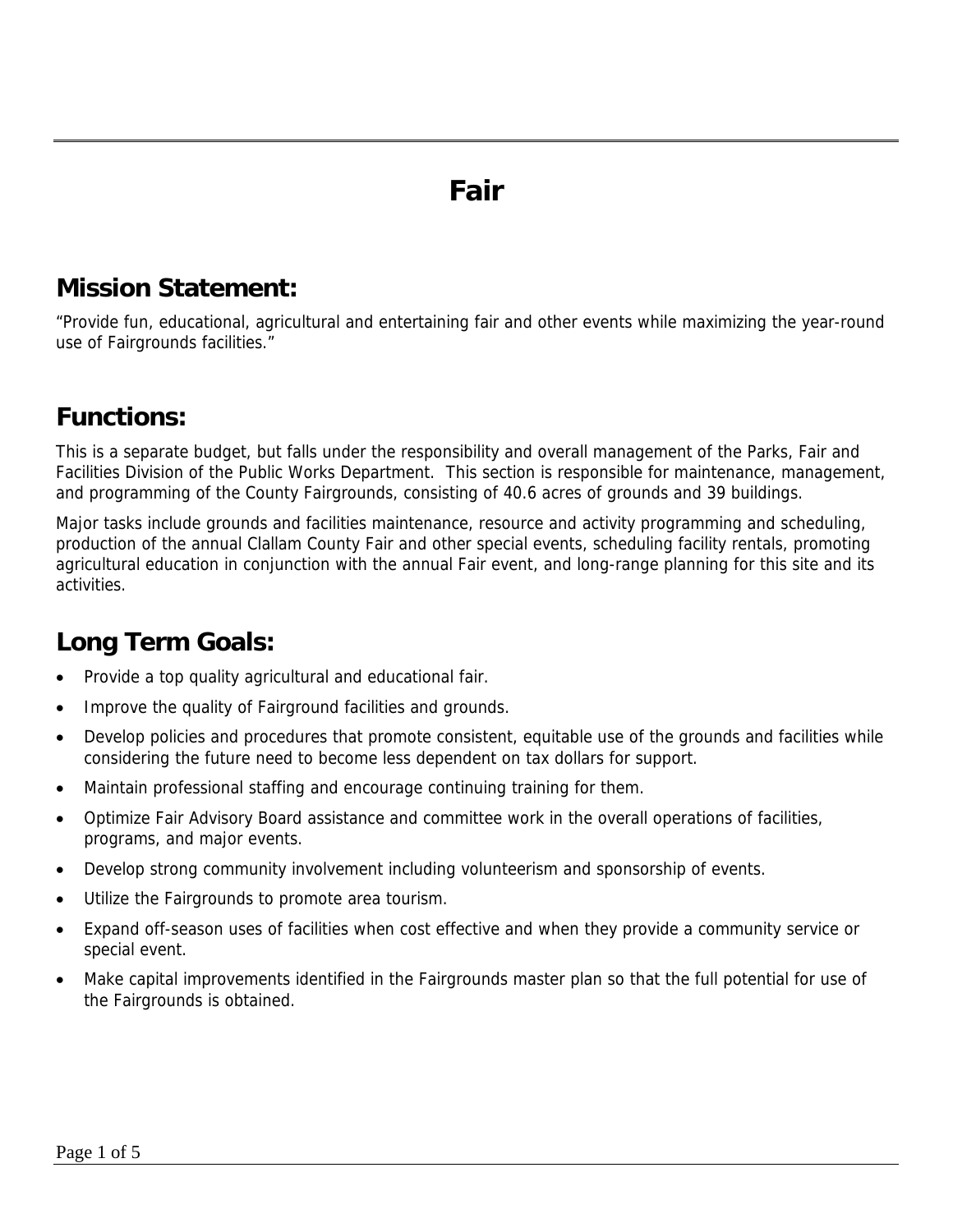### **Short Term Objectives:**

- Be proactive in the State's effort to review pari-mutuel funding for local fairs.
- Improve and diversify the annual Fair event so that it has new features and becomes more exciting each year.
- Improve the grounds, making them more park-like, and continue to work on scheduled facility repair and maintenance work lists projects so the Fairgrounds becomes a more attractive and functional facility.
- Develop and implement a master plan for facility and program development and improvement and update it annually.
- Continue to improve committee involvement in organizing and improving major Fair functions such as the rodeo, entertainment, parking and security, exhibit evaluations, log show, kids' day, advertising, etc.
- Provide diverse entertainment opportunities with continuous walk-around entertainers, quality small stage shows, and arena events suitable for all ages.
- Encourage more exhibitors to show their crafts, animals, art, agricultural wares, etc.
- Hire marketing consultant to work with committee to put together a focused marketing plan for Fair and off-season events.
- Implement a plan to secure additional fair sponsorships for special programs during the fair.
- Develop more private/public partnership events.
- Organize and implement one additional major two-day event or festival to be run by the Fair Board and improved upon each year.

### **Accomplishments in 2009:**

- Improve fair website
- Fairgrounds utility hook-ups
- Fairgrounds lift station improvements
- Fairgrounds backflow prevention installation
- Fairgrounds Art Barn floor sealing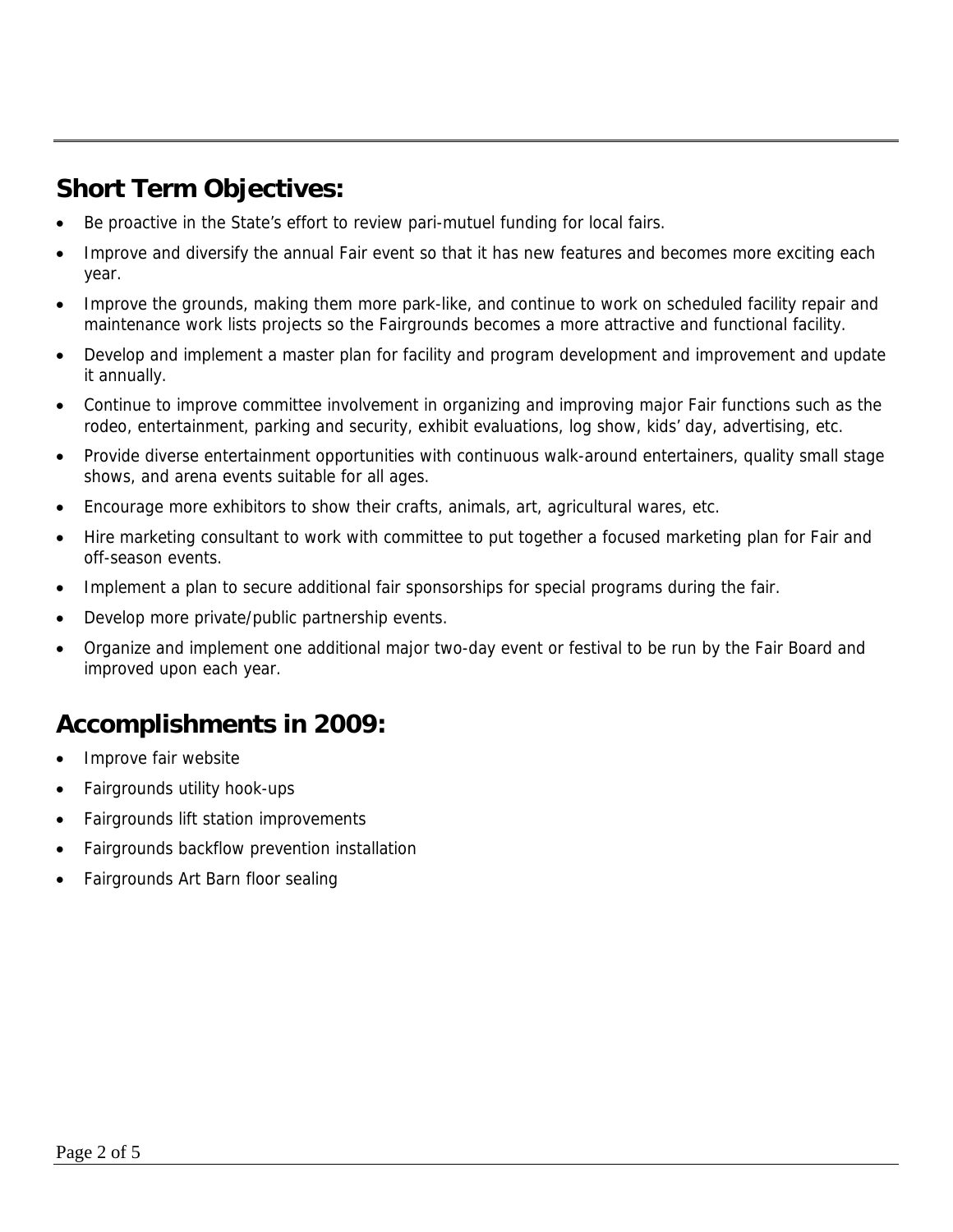## **Performance Indicators:**

|                                        | 2007 Actual  | 2008 Actual   | 6/30/09<br>Actual | 2010 Goals    |
|----------------------------------------|--------------|---------------|-------------------|---------------|
| Revenues vs. Expenditures (no Capital) | \$.99/\$1.00 | $$.94/\$1.00$ | $$1.03/\$1.00$    | $$.91/\$1.00$ |
| Vendor Space Rental Income             | \$38,020     | \$37,354      | \$27,628          | \$38,000      |
| <b>Carnival Proceeds</b>               | \$43,329     | \$47,456      | \$0               | \$46,000      |
| <b>Gate Receipts</b>                   | \$129,966    | \$123,764     | \$0               | \$132,000     |
| Fair Attendance                        | 30,022       | 29,963        | 0                 | 31,000        |
| <b>Fair Exhibitors</b>                 | 1,333        | 1,353         | 0                 | 1,350         |
| Off-Season Event Days                  | 187          | 199           | 71                | 200           |

## **Workload Indicators:**

|                               | 2007 Actual | 2008 Actual | 6/30/09<br>Actual | 2010 Goals |
|-------------------------------|-------------|-------------|-------------------|------------|
| Grounds (acres)               | 40.6        | 40.6        | 40.6              | 40.6       |
| Number of Buildings           | 39          | 39          | 39                | 39         |
| Interior Exhibit Space (S.F.) | 27,480      | 27,480      | 27,480            | 27,480     |
| Animal Barn Space (S.F.)      | 29,110      | 29,110      | 29,110            | 29,110     |
| Vendor Spaces                 | 219         | 183         | 195               | 195        |

## **Staffing Level:**

|                              | 2007 Actual | 2008 Actual | 6/30/09<br>Actual | 2010 Budget |
|------------------------------|-------------|-------------|-------------------|-------------|
| <b>Full Time Equivalents</b> | 2.45        | 2.45        | 2.45              | 2.45        |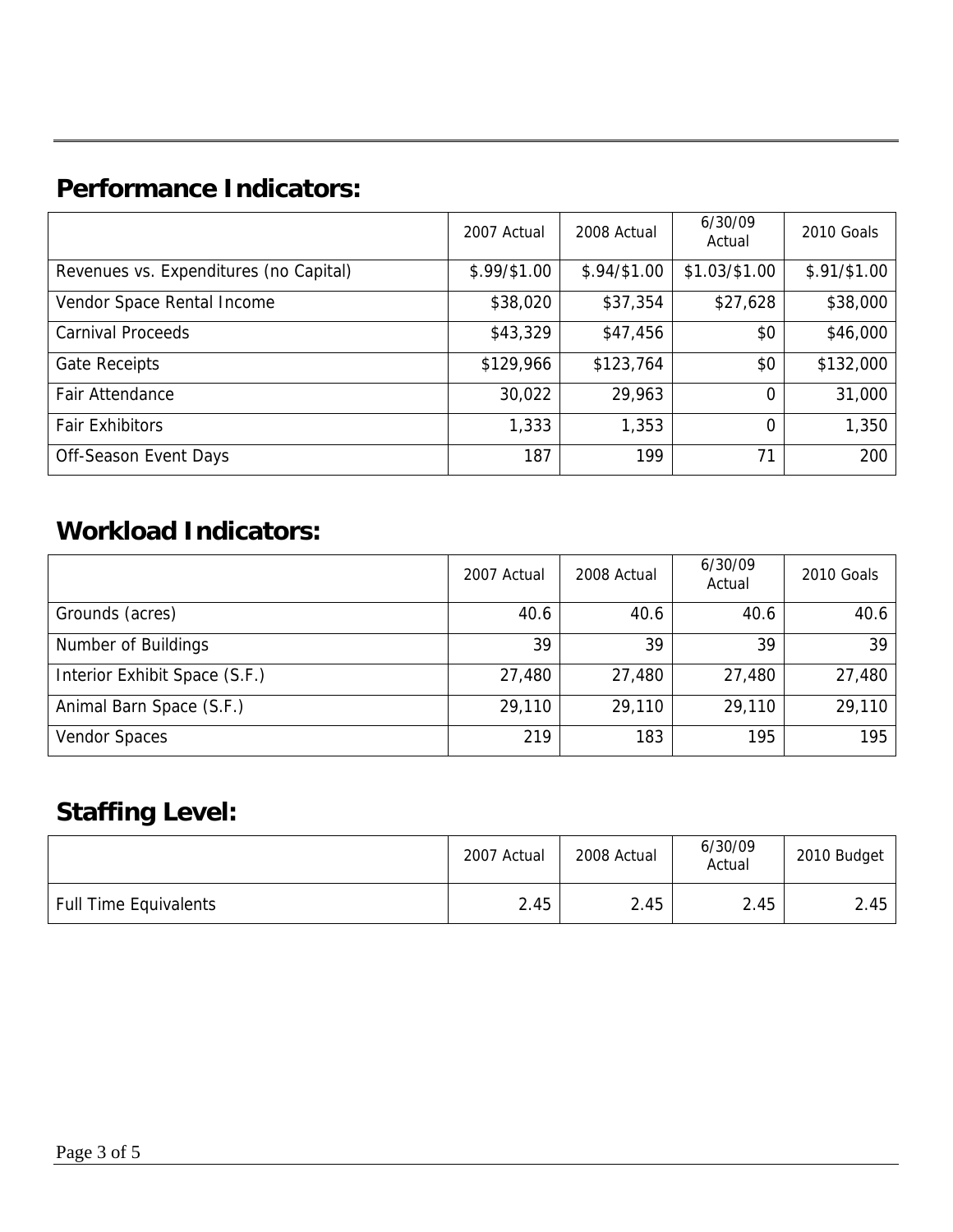# **Operating Budget**

#### **Revenues:**

|                                       | 2007 Actual    | 2008 Actual | 6/30/09<br>Actual | 2010 Budget |
|---------------------------------------|----------------|-------------|-------------------|-------------|
| Taxes                                 | 829            | 1,796       | 1,472             | 2,900       |
| Licenses and Permits                  | $\overline{0}$ | 0           | 0                 |             |
| <b>Intergovernmental Revenues</b>     | 37,883         | 38,316      | 38,568            | 38,000      |
| <b>Charges for Goods and Services</b> | 185,829        | 181,477     | 1,452             | 197,100     |
| <b>Fines and Forfeits</b>             | $\Omega$       | 0           | 0                 |             |
| <b>Miscellaneous Revenues</b>         | 121,525        | 122,086     | 62,720            | 121,300     |
| <b>Other Financing Sources</b>        | $\Omega$       | 0           | 0                 |             |
| <b>General Tax Support</b>            | 1,807          | 21,442      | (2,980)           | 33,704      |
| <b>TOTAL</b>                          | \$347,873      | \$365,117   | \$101,232         | \$393,004   |

## **Expenditures:**

|                                        | 2007 Actual | 2008 Actual | 6/30/09<br>Actual | 2010 Budget |
|----------------------------------------|-------------|-------------|-------------------|-------------|
| Salaries and Wages                     | 109,258     | 120,949     | 47,219            | 123,851     |
| <b>Personnel Benefits</b>              | 31,491      | 30,462      | 16,186            | 39,430      |
| <b>Supplies</b>                        | 30,969      | 36,821      | 14,603            | 43,870      |
| Other Services and Charges             | 153,579     | 152,808     | 14,139            | 157,450     |
| <b>Intergovernmental Services</b>      | 1,284       | 1,956       | 306               | 3,700       |
| <b>Interfund Payments for Services</b> | 21,292      | 19,964      | 8,779             | 24,703      |
| Capital Outlay                         | 0           | 2,157       | $\Omega$          | $\Omega$    |
| <b>TOTAL</b>                           | \$347,873   | \$365,117   | \$101,232         | \$393,004   |